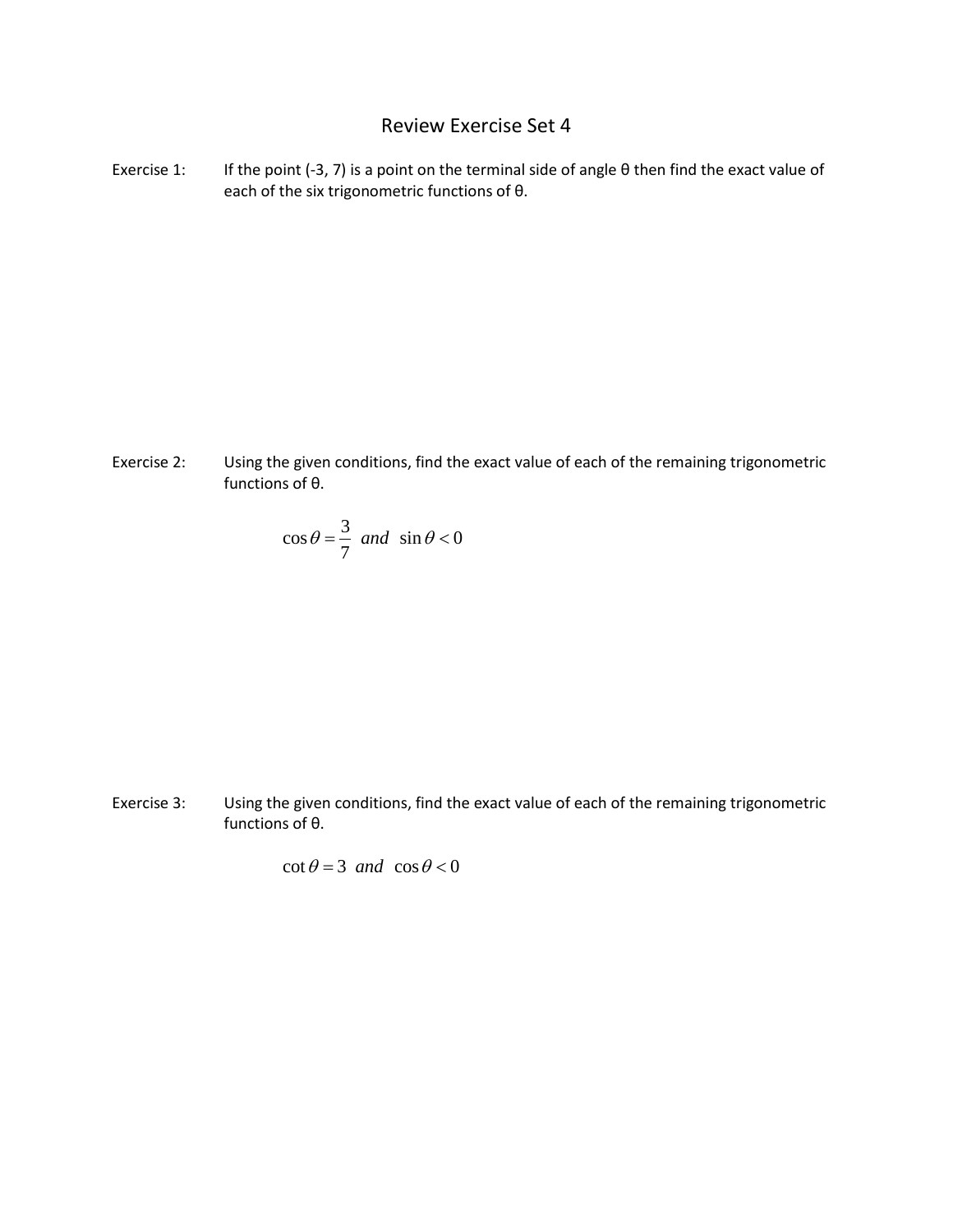Exercise 4: Use reference angles to find the value of the given expression.

cos 495°

Exercise 5: Find the exact value of the given expression. Write the answer as a single fraction.

$$
\left(\cos\frac{5\pi}{3}\right)\left(\cot\frac{5\pi}{6}\right) + \sin\frac{3\pi}{4}
$$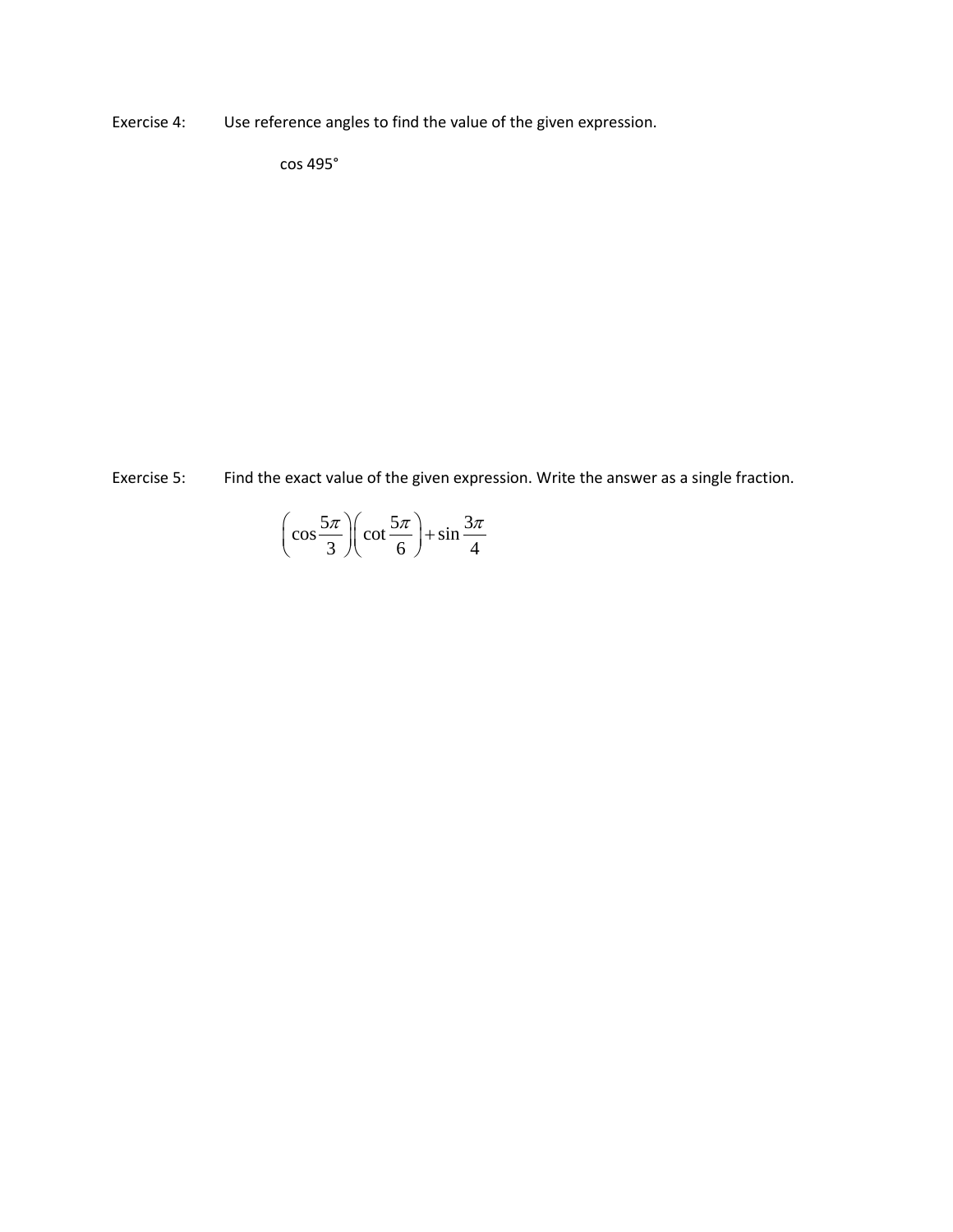## Review Exercise Set 4 Answer Key

Exercise 1: If the point (-3, 7) is a point on the terminal side of angle θ then find the exact value of each of the six trigonometric functions of θ.

Graph the point to get a visual picture of the problem



Find the length of the hypotenuse "r"

$$
r2 = x2 + y2
$$
  
= (-3)<sup>2</sup> + (7)<sup>2</sup>  
= 9 + 49  
= 58  

$$
r = \sqrt{58}
$$

Find the value of the trig functions

$$
\sin \theta = \frac{y}{r}
$$
\n
$$
\cos \theta = \frac{x}{r}
$$
\n
$$
\tan \theta = \frac{y}{x}
$$
\n
$$
= \frac{7}{\sqrt{58}}
$$
\n
$$
= \frac{7\sqrt{58}}{58}
$$
\n
$$
= -\frac{3\sqrt{58}}{58}
$$
\n
$$
= -\frac{7}{58}
$$
\n
$$
= -\frac{7}{58}
$$

$$
\csc \theta = \frac{r}{y}
$$
\n
$$
\sec \theta = \frac{r}{x}
$$
\n
$$
\csc \theta = \frac{r}{y}
$$
\n
$$
\csc \theta = \frac{r}{x}
$$
\n
$$
\csc \theta = \frac{x}{y}
$$
\n
$$
\csc \theta = \frac{x}{y}
$$
\n
$$
\csc \theta = \frac{x}{y}
$$
\n
$$
\csc \theta = \frac{x}{y}
$$
\n
$$
\sin \theta = \frac{-3}{7}
$$
\n
$$
= -\frac{\sqrt{58}}{3}
$$
\n
$$
= -\frac{3}{7}
$$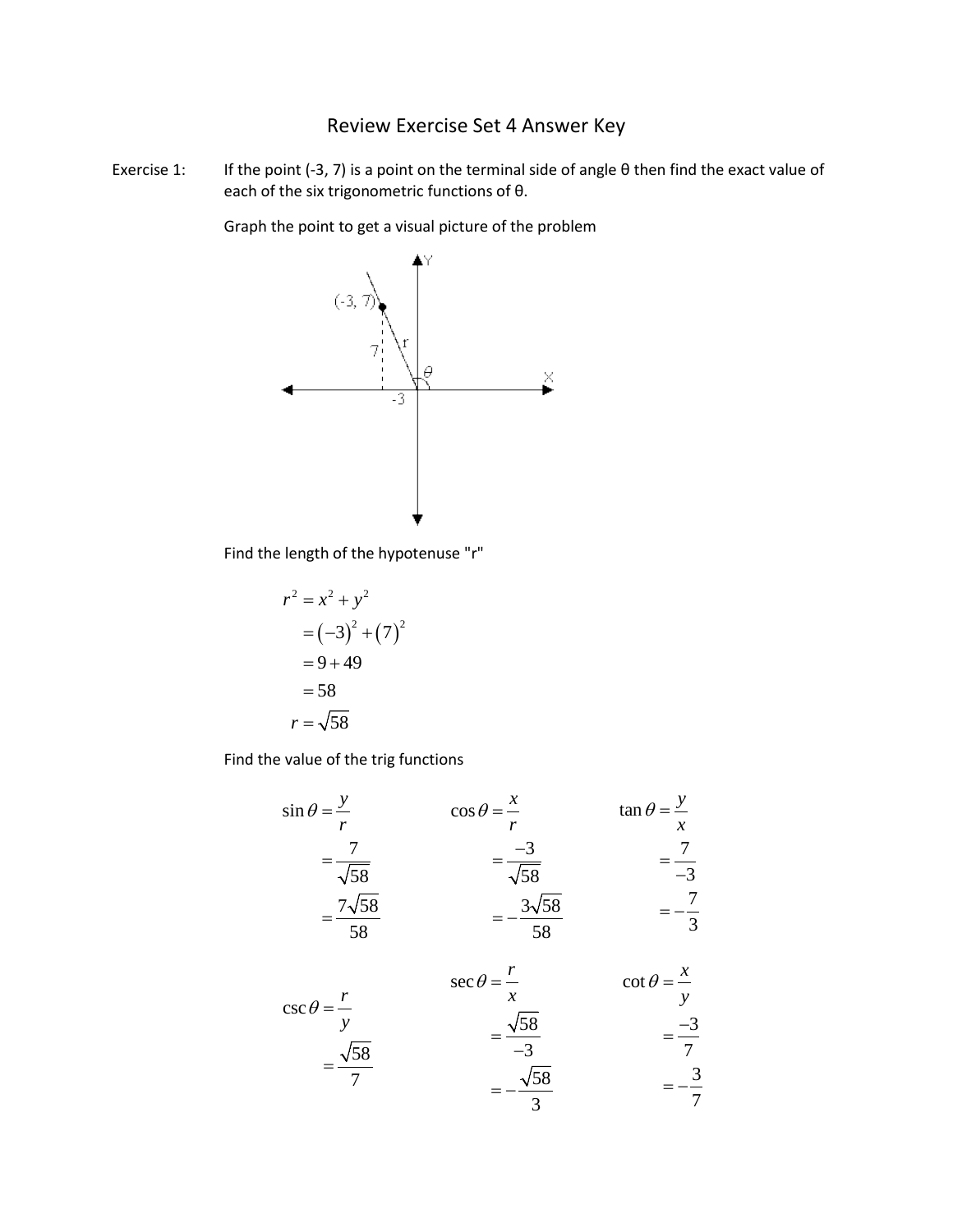Exercise 2: Using the given conditions, find the exact value of each of the remaining trigonometric functions of θ.

$$
\cos \theta = \frac{3}{7} \text{ and } \sin \theta < 0
$$

Graph the angle θ based on the given conditions to get a visual picture of the problem



Find the length of the side "y"

$$
r2 = x2 + y2
$$
  
\n
$$
(7)2 = (3)2 + y2
$$
  
\n
$$
49 = 9 + y2
$$
  
\n
$$
40 = y2
$$
  
\n
$$
-\sqrt{40} = y
$$
  
\n
$$
-2\sqrt{10} = y
$$

Remember since the point is in the fourth quadrant y must be negative.

Find the value of the remaining trig functions

$$
\sin \theta = \frac{y}{r}
$$
\n
$$
= \frac{-2\sqrt{10}}{7}
$$
\n
$$
= -\frac{2\sqrt{10}}{7}
$$
\n
$$
\cos \theta = \frac{x}{r}
$$
\n
$$
= \frac{3}{7}
$$
\n
$$
= -\frac{2\sqrt{10}}{3}
$$
\n
$$
= -\frac{2\sqrt{10}}{3}
$$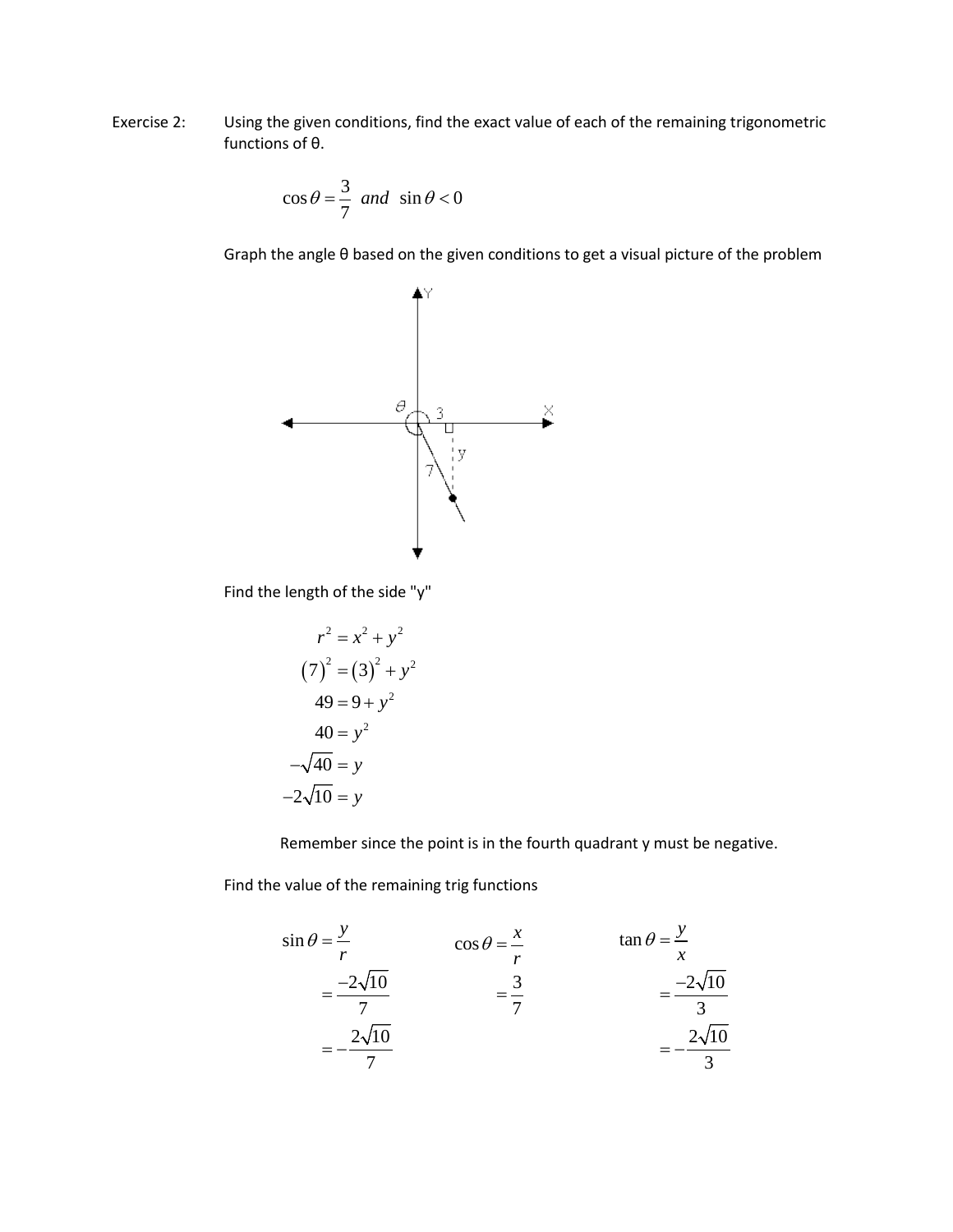Exercise 2 (Continued):

$$
\csc \theta = \frac{r}{y}
$$
\n
$$
= \frac{7}{-2\sqrt{10}}
$$
\n
$$
= -\frac{7\sqrt{10}}{20}
$$
\n
$$
= \frac{7\sqrt{10}}{20}
$$
\n
$$
= \frac{3\sqrt{10}}{20}
$$

Exercise 3: Using the given conditions, find the exact value of each of the remaining trigonometric functions of θ.

 $\cot \theta = 3$  *and*  $\cos \theta < 0$ 

Graph the angle θ based on the given conditions to get a visual picture of the problem

Since cosine is negative and cotangent is positive x and y must both be negative which would put the angle in the third quadrant.



Find the length of the hypotenuse "r"

$$
r2 = x2 + y2
$$
  
= (-3)<sup>2</sup> + (-1)<sup>2</sup>  
= 9 + 1  
= 10  

$$
r = \sqrt{10}
$$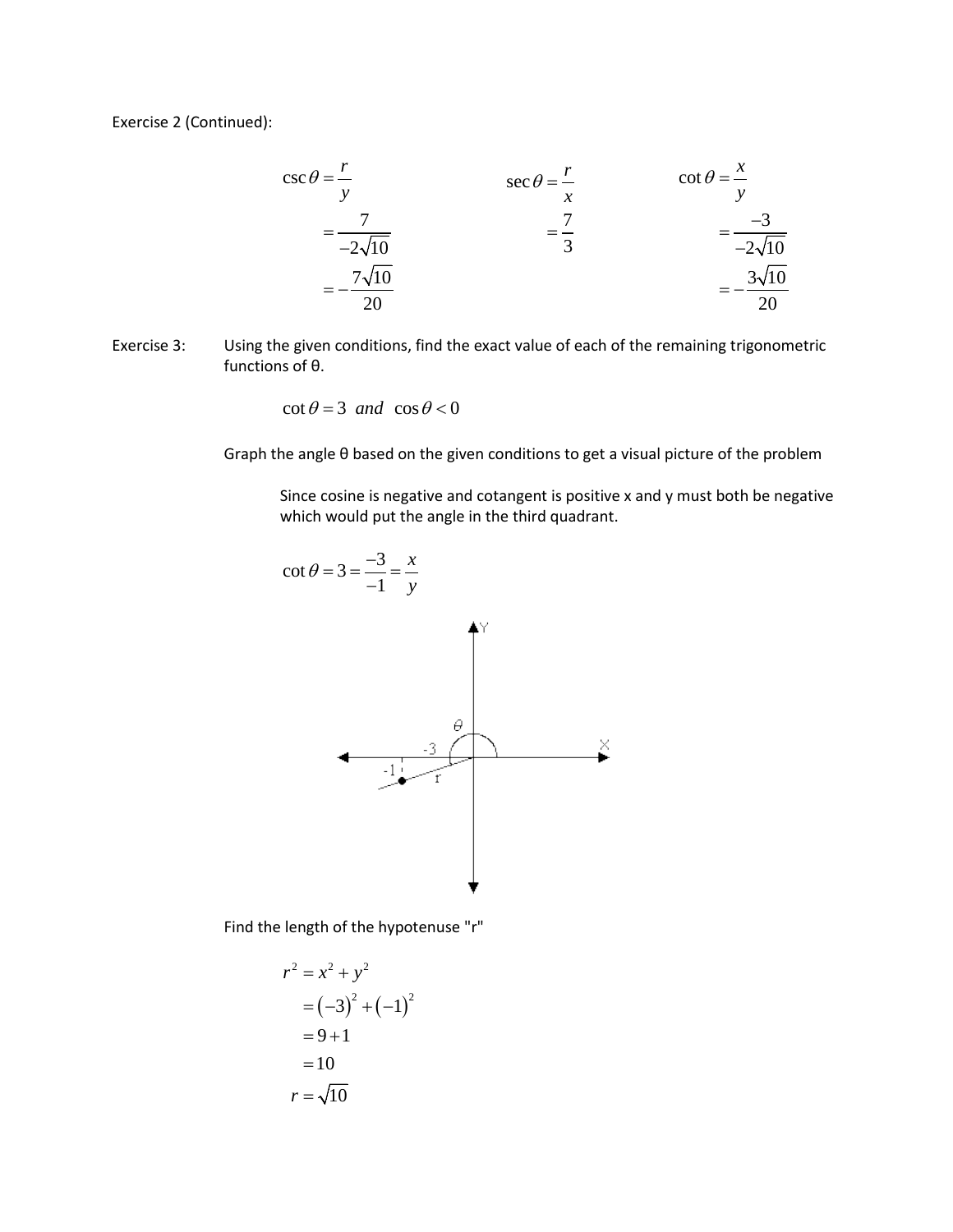Exercise 3 (Continued):

Find the value of the remaining trig functions

$$
\sin \theta = \frac{y}{r} \qquad \qquad \cos \theta = \frac{x}{r} \qquad \qquad \tan \theta = \frac{y}{x}
$$

$$
= \frac{-1}{\sqrt{10}} \qquad \qquad = \frac{-3}{\sqrt{10}} \qquad \qquad = \frac{-1}{-3}
$$

$$
= -\frac{\sqrt{10}}{10} \qquad \qquad = \frac{-3\sqrt{10}}{10} \qquad \qquad = \frac{1}{3}
$$

$$
\csc \theta = \frac{r}{y} \qquad \sec \theta = \frac{r}{x} \qquad \cot \theta = \frac{x}{y}
$$

$$
= \frac{\sqrt{10}}{-1} \qquad \qquad = \frac{\sqrt{10}}{-3} \qquad \qquad = \frac{-3}{-1}
$$

$$
= -\sqrt{10} \qquad \qquad = -\frac{\sqrt{10}}{3} \qquad \qquad = 3
$$

Exercise 4: Use reference angles to find the value of the given expression.

cos 495°

Find a positive coterminal angle that is less than 360°

 $495° - 360° = 135°$ 

Determine the quadrant where this coterminal angle is located

135° is between 90° and 180° so it is located in quadrant II

Find the reference angle

Since the coterminal angle is in quadrant II we will subtract it from 180° to find the reference angle.

 $180^{\circ}$  -  $135^{\circ}$  =  $45^{\circ}$ 

Find the value of the expression using the reference angle

Cosine is negative in quadrant II so we would place a negative sign in front of the function

cos 495° = -cos 45°